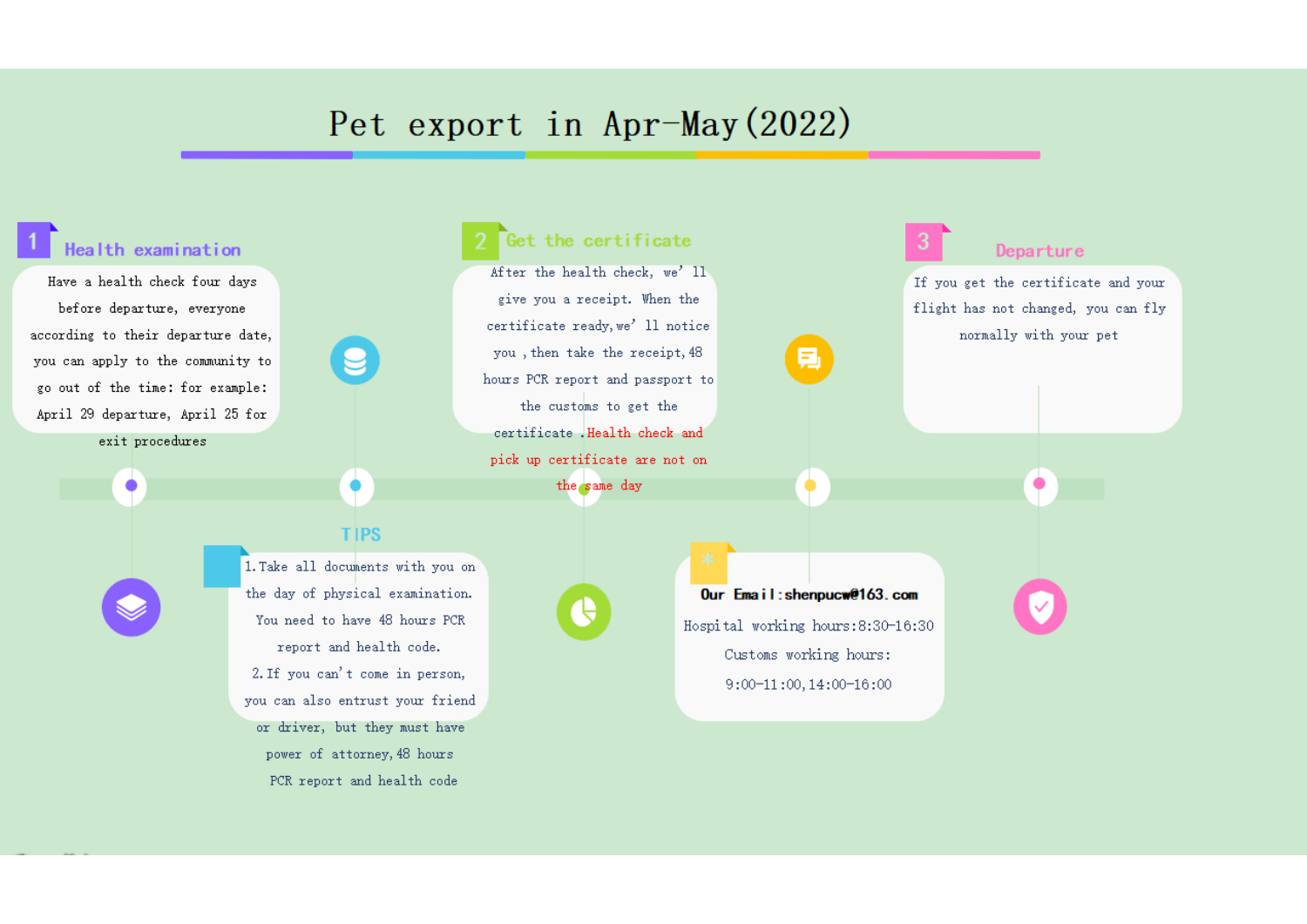| 目的国家          | 宠物   | 携带人护照      | 携带人        | 打针本 (注射          | 上海市犬                      | 上海市养           |                           | 上海市猫只狂犬病              | 狂犬抗体           | 入境许可                      | 委托书                   |                         |
|---------------|------|------------|------------|------------------|---------------------------|----------------|---------------------------|-----------------------|----------------|---------------------------|-----------------------|-------------------------|
| Destination   | 种类   | Passport   | 机票         | 时间/疫苗标签          | 只狂犬病                      | 犬登记证           |                           | 免疫证明卡                 | 测试报告           | Entry                     |                       | letter of authorization |
| country       | Pet  | who bring  | Flight     | /医院公章/医          | 免疫证明                      | Dog            |                           | immunization          | Rabies         | permit                    |                       |                         |
|               | type | the animal | ticket     | 生签字}             | $\ddagger$                | license        | certificate of cats       |                       | antibody       |                           |                       |                         |
|               |      |            |            | Rabies           | Immuniza                  |                | 申普                        | 其他医院                  | test report    |                           | 养犬证登记名字与              | 养犬证登记名字                 |
|               |      |            |            | book(time for    | tion                      |                | Shenpu                    | Other                 |                |                           | 携带人一致                 | 与携带人不符                  |
|               |      |            |            | rabies/rabies    | certificate               |                |                           | hospital              |                |                           | The dog license       | Non-dog owners carry    |
|               |      |            |            | tag/stamp of     | of dogs                   |                |                           |                       |                |                           | holder is the same as | pet needs letter of     |
|               |      |            |            | hospital/sign of |                           |                |                           |                       |                |                           | who bring the dog     | authorization           |
|               |      |            |            | doctor)          |                           |                |                           |                       |                |                           |                       |                         |
| 美国            | 犬    | $\sqrt{ }$ | $\sqrt{ }$ | $\sqrt{}$        | $\sqrt{}$                 | $\sqrt{ }$     | $\pmb{\times}$            | $\mathbf{x}$          | $\sqrt{ }$     | $\sqrt{ }$                | $\pmb{\times}$        | $\sqrt{ }$              |
| <b>U.S.A.</b> | Dog  |            |            |                  |                           |                |                           |                       |                |                           |                       |                         |
|               | 猫    | $\sqrt{ }$ | $\sqrt{ }$ | $\sqrt{ }$       | $\pmb{\times}$            | $\pmb{\times}$ | $\overline{\mathbf{x}}$   | $\sqrt{ }$            | $\pmb{\times}$ | $\pmb{\times}$            | $\pmb{\times}$        | $\pmb{\times}$          |
|               | Cat  |            |            |                  |                           |                |                           |                       |                |                           |                       |                         |
| 欧盟            | 犬    | $\sqrt{ }$ | $\sqrt{ }$ | $\sqrt{ }$       | $\sqrt{}$                 | $\sqrt{ }$     | $\pmb{\times}$            | $\mathsf{x}$          | $\sqrt{ }$     | $\boldsymbol{\mathsf{x}}$ | $\mathsf{x}$          | $\sqrt{ }$              |
| EU            | Dog  |            |            |                  |                           |                |                           |                       |                |                           |                       |                         |
| 英国            | 猫    | $\sqrt{ }$ | $\sqrt{ }$ | $\sqrt{ }$       | $\boldsymbol{\mathsf{x}}$ | $\bullet$      | $\boldsymbol{\times}$     | $\sqrt{ }$            | $\sqrt{ }$     | $\boldsymbol{\mathsf{x}}$ | $\pmb{\times}$        | $\pmb{\times}$          |
| U.K.          | Cat  |            |            |                  |                           |                |                           |                       |                |                           |                       |                         |
| 加拿大           | 犬    | $\sqrt{ }$ | $\sqrt{ }$ | $\sqrt{ }$       |                           | $\sqrt{ }$     | $\boldsymbol{\mathsf{x}}$ | $\boldsymbol{\times}$ | $\pmb{\times}$ | $\boldsymbol{\mathsf{x}}$ | $\pmb{\times}$        | $\sqrt{ }$              |
| Canada        | Dog  |            |            |                  |                           |                |                           |                       |                |                           |                       |                         |
|               | 猫    | $\sqrt{ }$ | $\sqrt{ }$ | $\sqrt{ }$       | $\mathbf{x}$              | $\mathsf{x}$   | $\pmb{\times}$            | $\sqrt{ }$            | $\pmb{\times}$ | $\boldsymbol{\mathsf{x}}$ | $\pmb{\times}$        | $\mathbf{x}$            |
|               | Cat  |            |            |                  |                           |                |                           |                       |                |                           |                       |                         |
| 日本            | 犬    | $\sqrt{ }$ | $\sqrt{ }$ |                  | $\sqrt{}$                 | $\sqrt{ }$     | $\pmb{\times}$            | $\boldsymbol{\times}$ | $\sqrt{ }$     | $\sqrt{ }$                | $\pmb{\times}$        | $\sqrt{ }$              |
| Japan         | Dog  |            |            |                  |                           |                |                           |                       |                |                           |                       |                         |
|               | 猫    | $\sqrt{ }$ | $\sqrt{ }$ |                  | $\pmb{\times}$            | $\pmb{\times}$ | $\pmb{\times}$            | $\sqrt{ }$            | $\sqrt{ }$     | $\sqrt{ }$                | $\pmb{\times}$        | $\pmb{\times}$          |
|               | Cat  |            |            |                  |                           |                |                           |                       |                |                           |                       |                         |
|               |      |            |            |                  |                           |                |                           |                       |                |                           |                       |                         |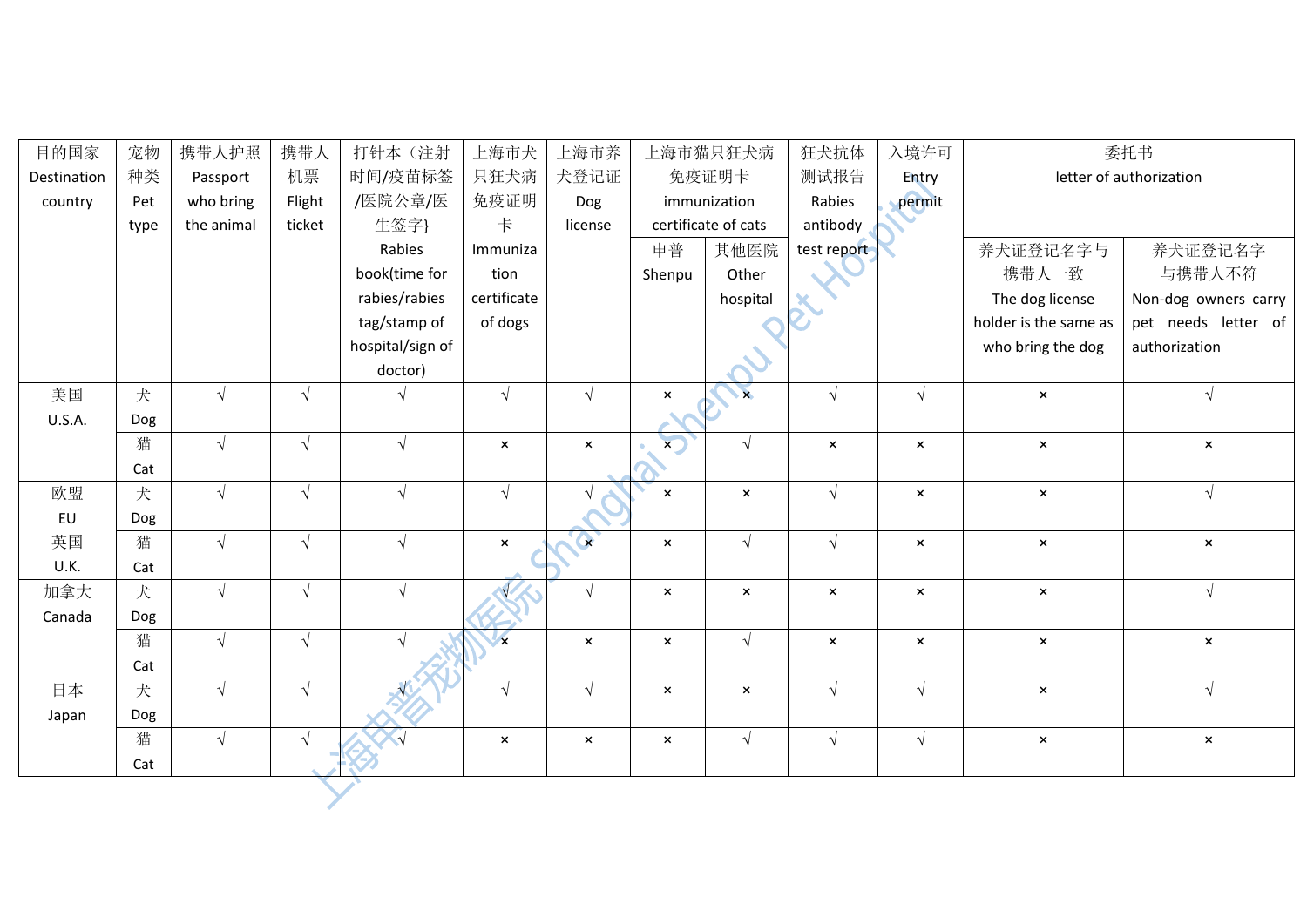



或者使用右边的打针本 Or use the injection pad on the right

> 上海市犬猫狂犬病免疫证明 SHANGHAI CANINE&FELINE RABIRS IMMUNITY CERTIFICATE



上海市动物疫病预防控制中心 监制